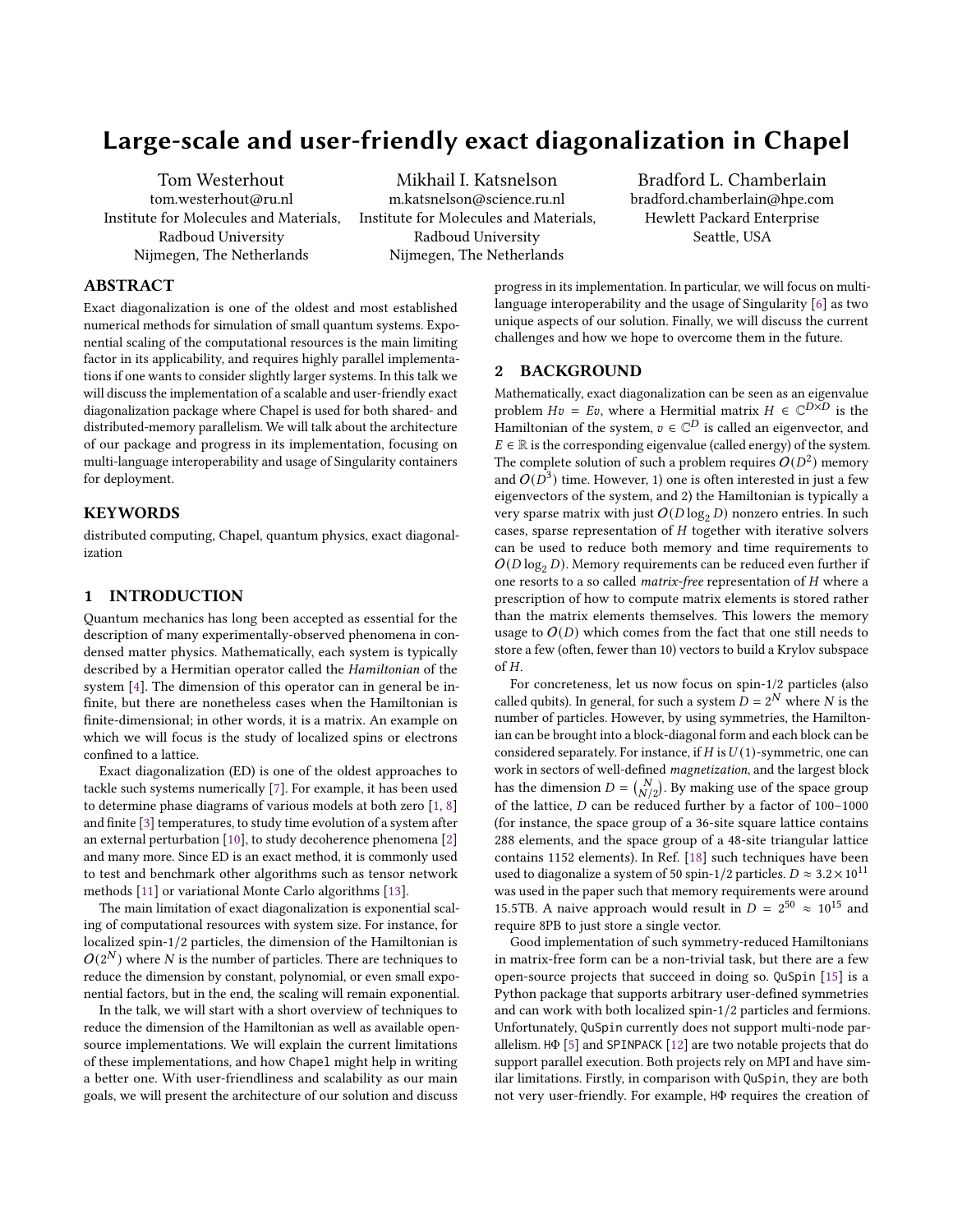<span id="page-1-0"></span>

Figure 1: General architecture and implementation status of our solution. With black solid lines and arrows we indicate components which are already implemented; black dashed lines and arrows indicate components which implementation is still a work in progress. Arrows indicate dependencies between components. For example, "Application code in **Chapel**" depends on both "High-level **Haskell** code" and "**Chapel** implementation of parallel algorithms".

many input files with non-standard formatting. The content of the input files is non-trivial either since the user has to manually transform spin operators into fermionic ones. In SPINPACK, one even has to write low-level C code to generate the input files. Furthermore, both packages are rather big (HΦ contains more than 28 000 lines of low-level C code, and SPINPACK — more than 24 000) and have a non-modular structure which makes it difficult to experiment with new algorithms.

We wish to combine the user-friendliness and extensibility of QuSpin with the performance and scalability of SPINPACK. To this end, we choose to extend lattice-symmetries library [\[17\]](#page-2-14). lattice-symmetries is our earlier contribution to open-source solutions for exact diagonalization, and contains a high-performance implementation of routines for working with symmetry-reduced Hamiltonians (outperforming both QuSpin and SPINPACK for singlenode simulations). The package currently does not support multinode simulations, and we have chosen to use Chapel instead of the more traditional MPI+OpenMP approach to provide scalability while keeping the code simple and readable.

#### 3 APPROACH

Currently, the lattice-symmetries package consists of a core written in C++ and C, and a Python wrapper module for easy prototyping of new algorithms. The SpinED [\[16\]](#page-2-15) application, written in Haskell, is a thin wrapper around lattice-symmetries and PRIMME [\[14\]](#page-2-16) libraries and lets users with no programming experience focus on physics and run exact diagonalization simulations. Recently, some low-level kernels in lattice-symmetries have been converted from C++ to Halide [\[9\]](#page-2-17) to also allow compilation for other processor architectures than x86-64. Adding yet another programming language to the mix might seem like a questionable endeavour, but we believe that the benefits that Chapel brings, outweigh the extra maintenance costs.

Specifically, the Partitioned Global Address Space (PGAS) paradigm allows one to easily prototype distributed algorithms. After ensuring that the algorithms work as expected, one can start optimizing them for performance, keeping the code readable at all times. One of the key features of Chapel is that the same code can be compiled for a laptop with just a few cores and a cluster with thousands of nodes and perform well on both. We exploit this feature by compiling our code twice:

- (1) For one node and with --library mode enabled. This produces a shared library which can be used from the Python wrapper module. Chapel thus serves as a replacement for OpenMP.
- (2) For multiple locales and without enabling the --library mode. The produced application serves as a replacement for SpinED and should be usable for large-scale simulations on compute clusters with many nodes.

This greatly reduces the amount of code which has to be written compared to the more traditional MPI+OpenMP model. Furthermore, Chapel has good support for calling external C functions, and invoking low-level kernels from lattice-symmetries is trivial. Calling into Haskell, however, cannot be done directly, so our Haskell code exposes a C interface which is usable from Chapel. The general architecture and languages involved in the implementation are depicted in Figure [1.](#page-1-0) More details on this multi-language interoperability, such as how the cyclic dependency between Haskell and Chapel code is resolved, will be given in the talk.

Another important point is the packaging and distribution of the application produced in item (2). SpinED is distributed as a staticallylinked executable such that one can download one file and directly run it. We wish to provide a similar experience, but Chapel applications compiled for multiple locales require the Chapel distribution to be installed on the target machine (specifically, auxiliary GASNet scripts are required to start the application). To this end, we use Singularity to pre-build the project for multiple GASNet conduits. We have successfully built such a container for a "Hello world"-type application and more details about it, such as which launcher we use internally, will be given in the talk.

# 4 OUTLOOK

We have described the architecture for extending the

lattice-symmetries library to support multi-node parallelism while preserving its user friendliness. There is still much work to be done to fully implement this solution. Currently, the main obstacle is the performance of our distributed algorithms. This is most likely due to the limited experience of the first author with Chapel programming language, and we hope to overcome it by collaborating closer with the Chapel development team.